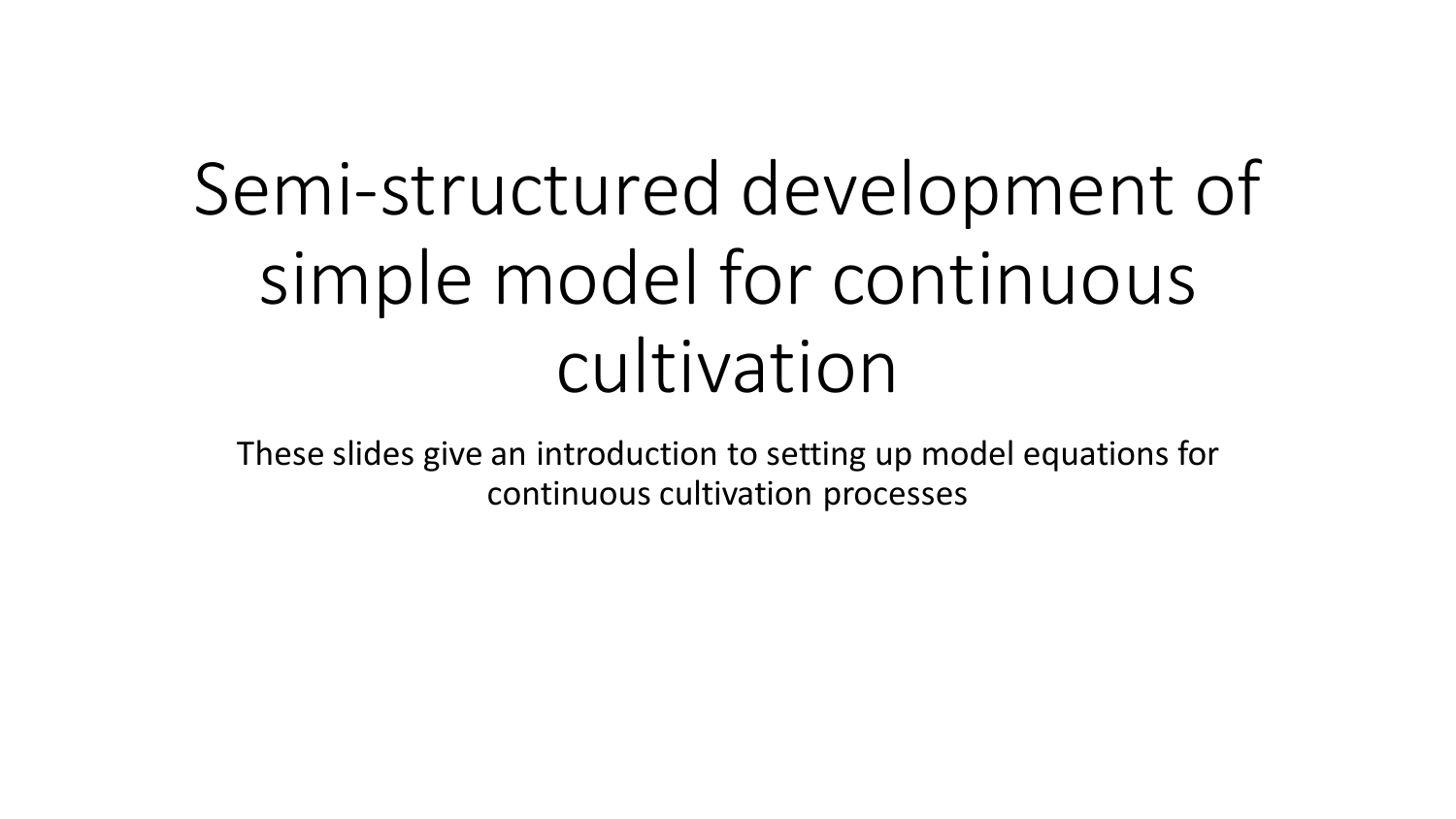The first idea is to seperate strictly between different system boundaries.

The first one is the biomass / cell as such characterized by kinetcis and stoichiometry The second one is the reactor characterized by material balances



Simple structure of an aerobic organism **Balancing boundaries on the reactor level**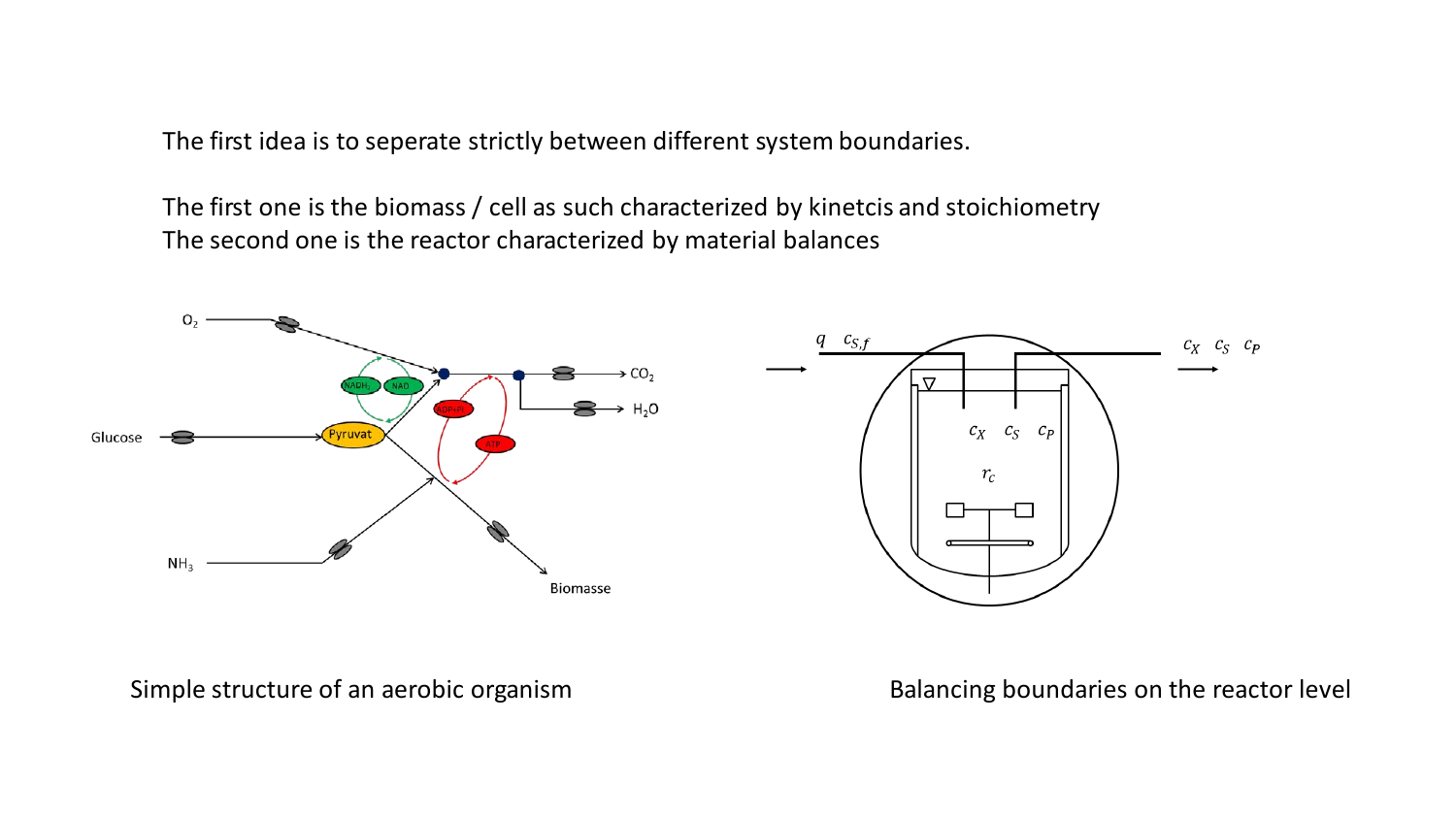On the cell level the idea is to think as much as possible about a reasonable sequence of metabolic steps in terms of kinetics and stoichiometry. That has advantages over collecting simply correlations from literature and leads to models which are not more complicated.

The easiest approach is to understand substrate uptake as an enzymatic step described by the specific substrate uptake rate  $r_s$ .

 $r_S = r_{S,max} * c_S / (c_S + k_S)$  Michaelis-Menten (could be excahnged to other e.g. Haldane)

The specific growth rate  $r_x$  follows a balance between respiration and anabolism coupled by ATP or other stoichiometric constraints in the metabolism

 $r_x = y_{x,S}$  \*  $r_s$  Pirt  $r_x = \mu$  (classic notation)

The Pirt equation is frequently proven by data.

 $y_{X,S}$  is deduced from the ATP-balance, however, the single ATP-yields or demands of the metabolic steps do not have to be known explicitely,  $y_{X,S}$  can be taken from data. For aerobic processes on Glucose it is usually 0,5 g/g. behind the ATP-balance there is of course a biological principle that the channeling of the two carbon-fluxes to repsiration or anabolism follows the attempt of the cell to the thermodynamic maximum.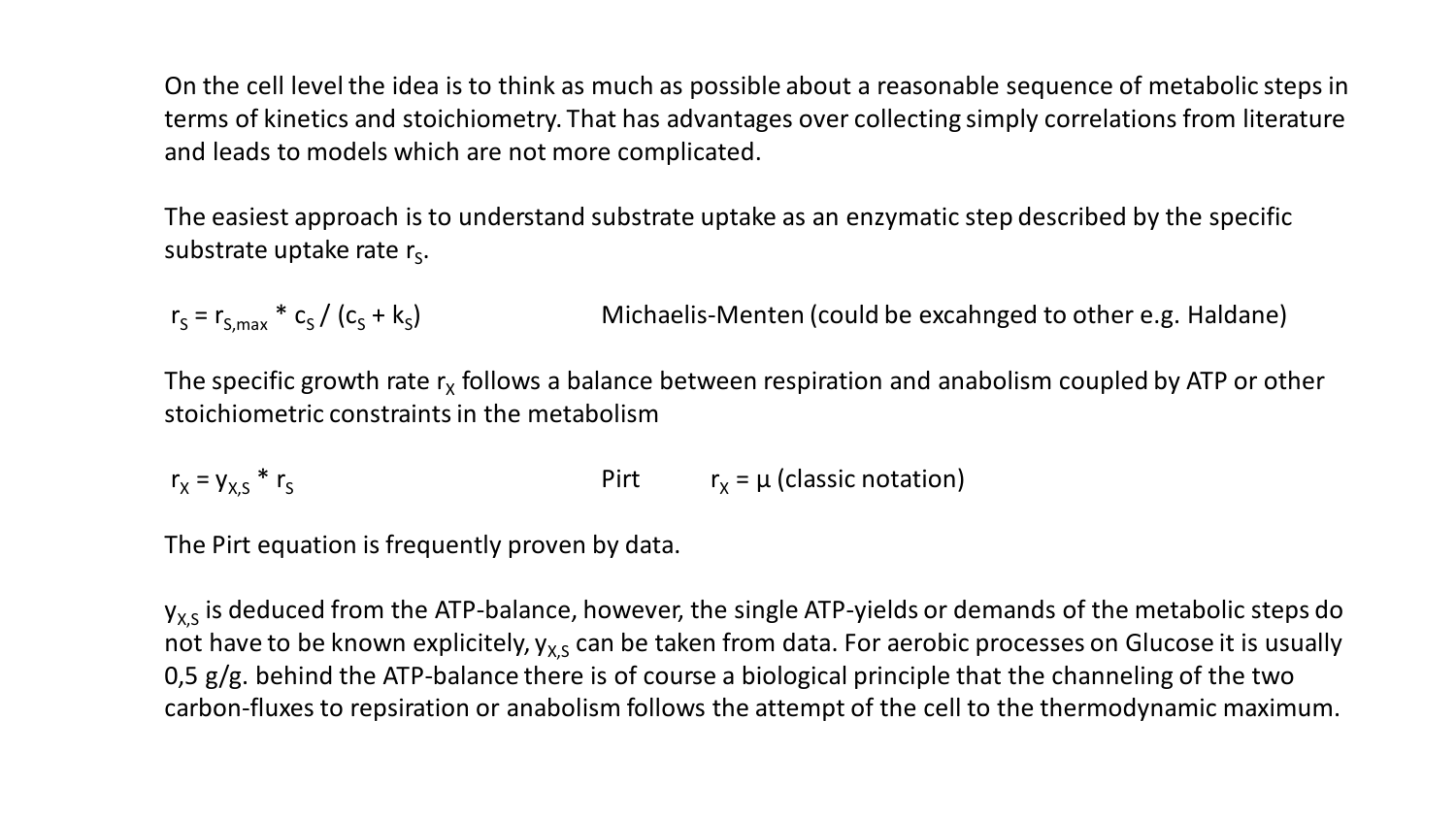Then on the reactor level simple quasi-stationary material balances can be set up.

$$
dc_{S} / dt = D * (c_{S,f} - c_{S}) - r_{S} * c_{X} = 0
$$
 for substrate  

$$
dc_{X} / dt = - D * c_{X} + r_{X} * c_{X} = 0
$$
 for biomass

This system of algebraic equations consiting of the physiological equations and the reactor equations and has (in the simplest case) two solutions, as can easiliy be seen from the biomass balance:

First solution (wash-out case):

 $c_S = c_{S,f}$ ;  $c_X = 0$ 

Second solution (normal operation with  $r_x = D$ ):

 $c_s = -D^*k_s/(-r_{s,max}^*y_{x,s}+D)$  $c_x = y_{x,s} * (-c_{s,f} * r_{s,max} * y_{x,s} + c_{s,f} * D + D * k_s) / (-r_{s,max} * y_{x,s} + D)$   $\rightarrow$   $c_x = y_{x,s} * (c_{s,f} - c_s)$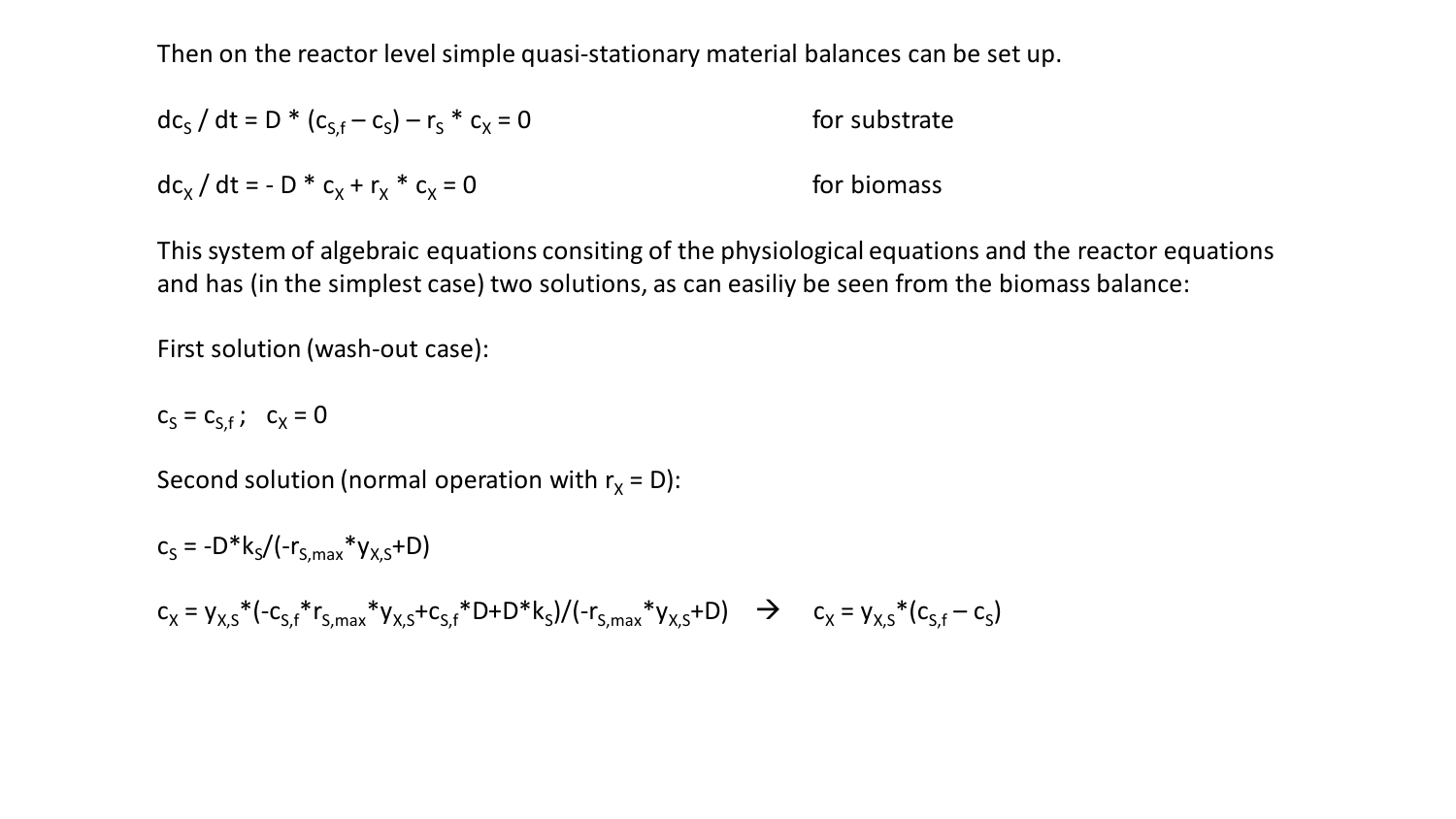This system of equations can be further developed for

Maintenance n the stoichiometric level  $r_x = y_{x,s} * r_s - \mu_e$ 

Note: Sometimes in literature modelling starts with Monod and continues with rs = my/yxs + re to Consider maintenance. But that leads to a positive substrate uptake for  $c_s = 0$ .

Another variation is Haldane kinetics for substrate inhibition  $r_S = r_{S,max} * c_S / (c_S + k_S + k_{i.S} / c_S^2)$ In that case three solutions are mathematically and practically possible, the wash-out case, substrate limited case unstable substrate inhibited case